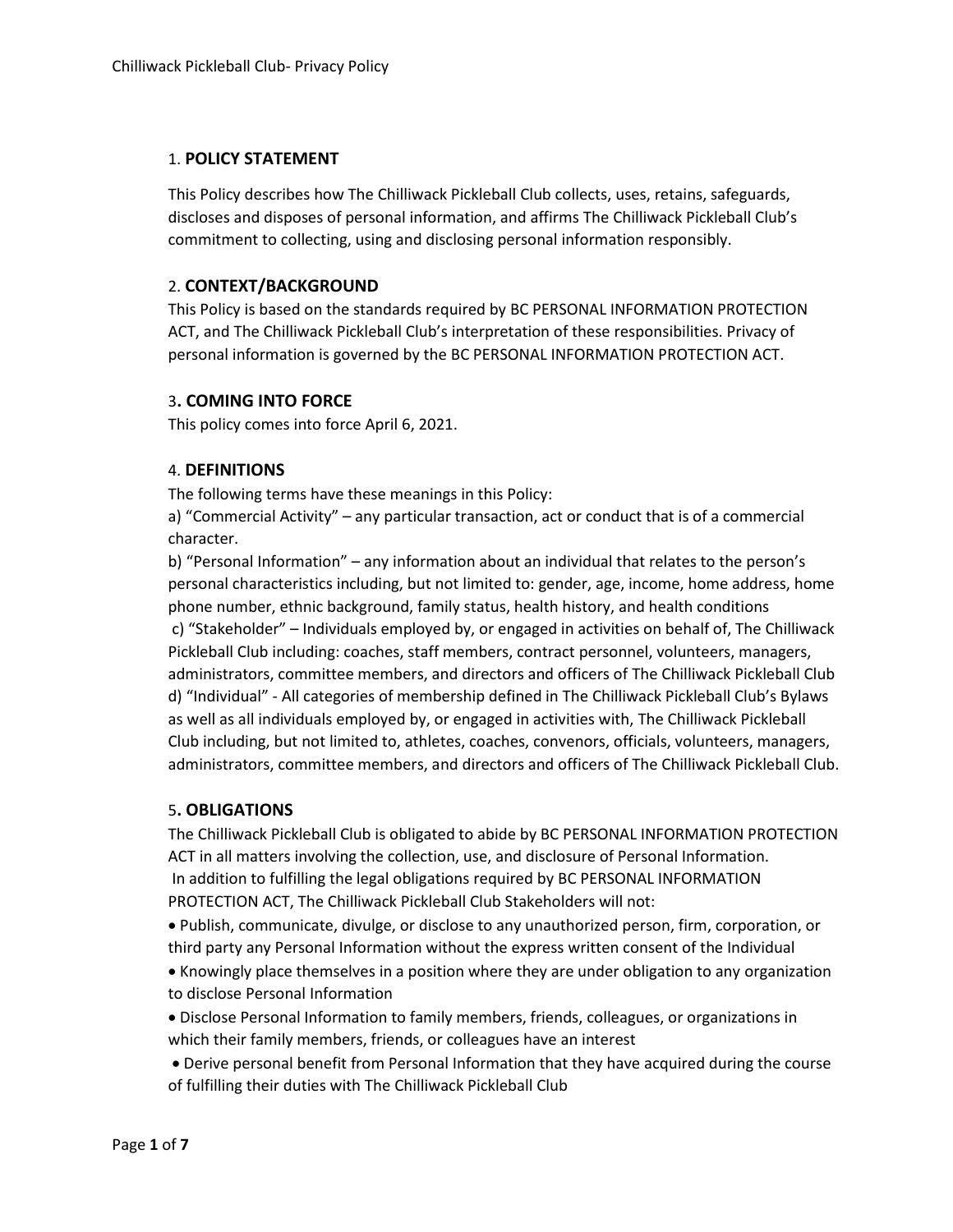Accept any gift or favour that could be construed as being given in anticipation of, or in recognition for, the disclosure of Personal Information.

## 6. **ACCOUNTABILITY**

The Chilliwack Pickleball Club's President is responsible for the implementation of this policy and monitoring information collection and data security, and ensuring that all staff receives appropriate training on privacy issues and their responsibilities. The Secretary or Co-Secretary will handle personal information access requests and complaints and consult the President on such matters.

The President will:

- Implement procedures to protect personal information;
- Establish procedures to receive and respond to complaints and inquiries;
- Record all persons having access to personal information;
- Ensure any third party providers abide by this policy; and
- Train and communicate to staff information about The Chilliwack Pickleball Club's privacy policies and practices.

The President may be reached through the Chilliwack Pickleball Club's website.

## 7. **PURPOSES OF PERSONAL INFORMATION COLLECTION**

The Chilliwack Pickleball Club may collect personal information from individuals and prospective individuals for purposes that include, but are not limited to:

### (a) Communications

i) Sending communications in the form of e-news or a newsletter with content related to The Chilliwack Pickleball Club's programs, events, fundraising, activities, discipline, appeals, and other pertinent information

ii) Publishing articles, media relations and postings on The Chilliwack Pickleball Club website, displays or posters

iii) Award nominations, biographies, and media relations

iv) Communication within and between Stakeholders and Individuals v) Discipline results and long term suspension list

vi) Checking residency status

### (b) Registration, Database Entry and Monitoring

i) Registration of programs, events and activities

ii) Database entry at the Coaching Association of Canada and to determine level of coaching certification coaching qualifications and coach selection.

iii) Database entry to determine level of officiating certification and qualifications

iv) Determination of eligibility, age group and appropriate level of play/competition

v) Player Registration, outfitting uniforms, and various components of athlete and team selection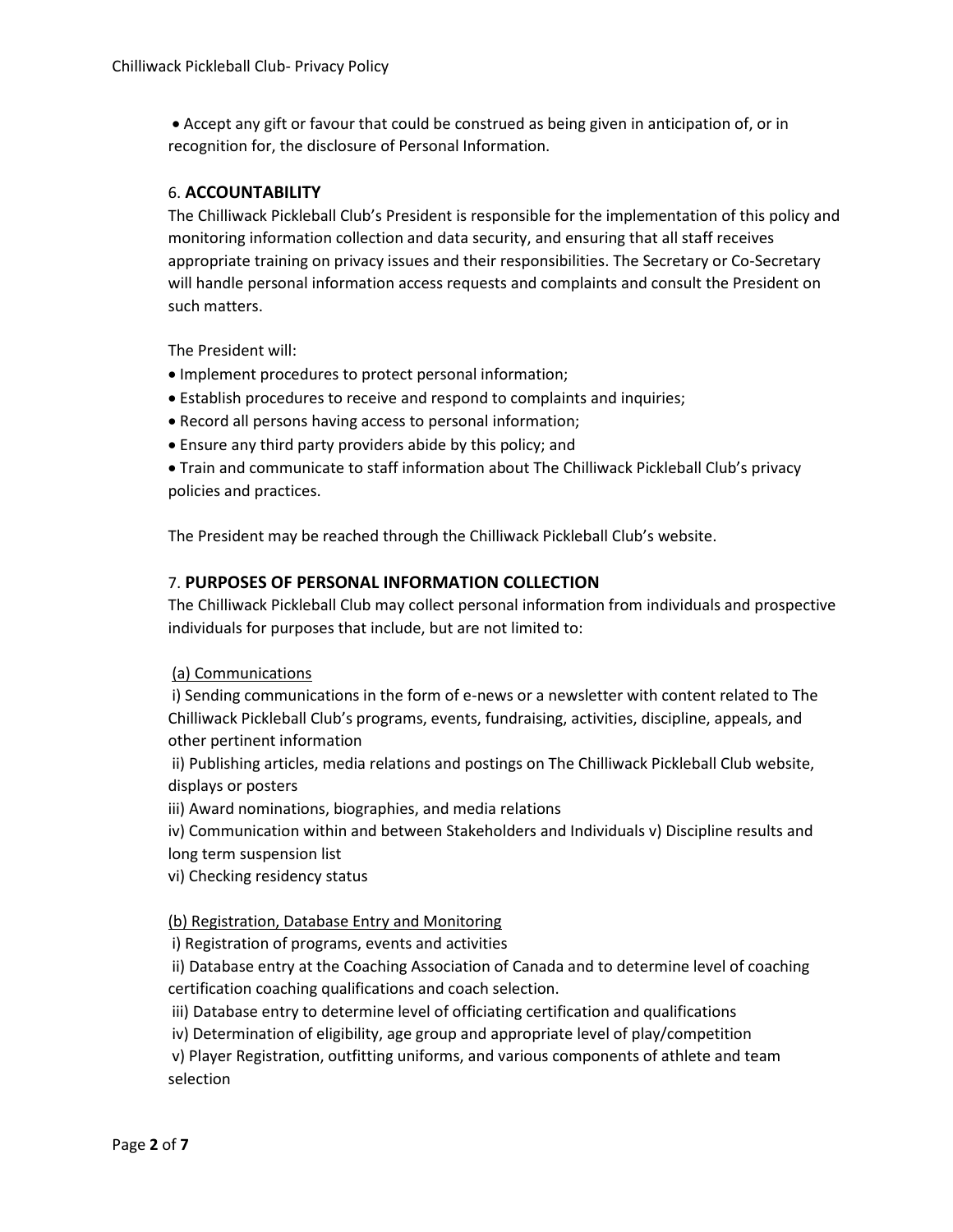vi) Technical monitoring, officials training, educational purposes, sport promotion, and media publications

(c) Sales, Promotions and Merchandising

i) Purchasing equipment, coaching manuals, resources and other products

ii) Promotion and sale of merchandise

## (d) General

i) Travel arrangement and administration

ii) Implementation of The Chilliwack Pickleball Club's screening program

iii) Medical emergency, emergency contacts or reports relating to medical or emergency issues

iv) Determination of membership demographics and program wants and needs

v) Managing insurance claims and insurance investigations

vi) Video recording and photography for personal use, and not commercial gain, by spectators, parents and friends

vii) Video recording and photography for promotional use, marketing and advertising by The Chilliwack Pickleball Club

viii) Payroll, honorariums, company insurance and health plans

# 8. **CONSENT**

8.1 Implied Consent - By providing Personal Information to The Chilliwack Pickleball Club, Individuals are implying their consent to the use of that Personal Information for the purposes identified in the Purposes of Personal Information Collection section of this Policy.

8.2 Without Consent - At the time of the collection of Personal Information and prior to the use or disclose of the Personal Information, The Chilliwack Pickleball Club will obtain consent from Individuals by lawful means. The Chilliwack Pickleball Club may collect Personal Information without consent when it is reasonable to do so and permitted by law.

8.3 Determining Written or Implied Consent - In determining whether to obtain written or implied consent, The Chilliwack Pickleball Club will take into account the sensitivity of the Personal Information, as well the Individuals' reasonable expectations. Individuals may consent to the collection and specified use of Personal Information in the following ways:

- Completing and/or signing an application form
- Checking a check box, or selecting an option (such as 'Yes' or 'I agree')
- Providing written consent either physically or electronically
- Consenting orally in person
- Consenting orally over the phone

8.4 Consent not a Condition of Service - The Chilliwack Pickleball Club will not, as a condition of providing a product or service, require Members to consent to the use, collection, or disclosure of Personal Information beyond what is required to fulfill the specified purpose of the product or service.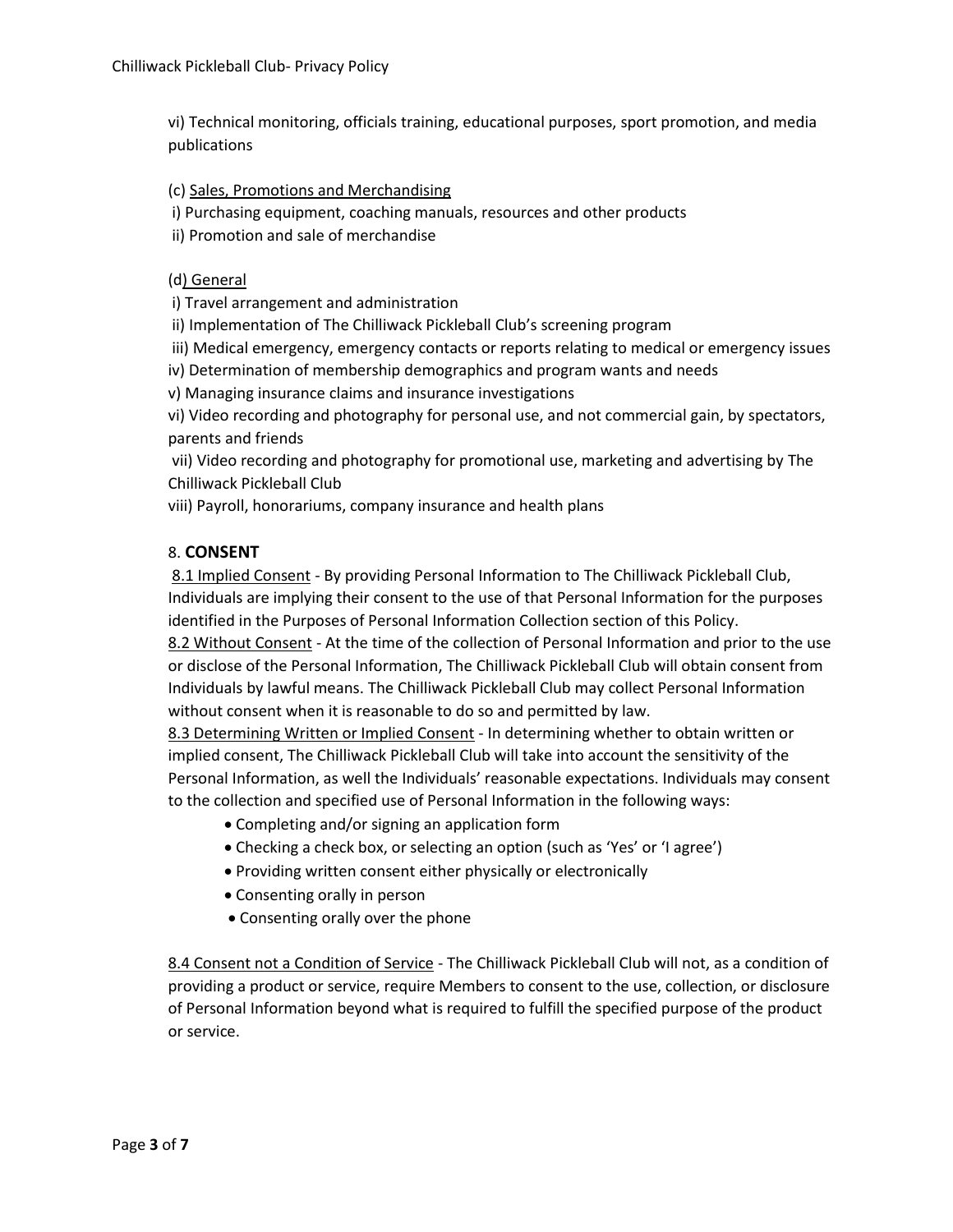8.5 Withdrawl of Consent - An Individual may withdraw consent in writing, at any time, subject to legal or contractual restrictions. The Chilliwack Pickleball Club will inform the Individual of the implications of withdrawing consent.

8.6 Legal Guardians - The Chilliwack Pickleball Club will not obtain consent from Individuals who are minors, seriously ill, or mentally incapacitated. Consent from these individuals will be obtained from a parent, legal guardian, or a person having power of attorney.

8.7 When Consent not Needed - The Chilliwack Pickleball Club is not required to obtain consent for the collection of Personal Information, and may use Personal Information without the Individual's knowledge or consent, only if:

i) It is clearly in the Individual's interests and the opportunity for obtaining consent is not available in a timely way

ii) Knowledge and consent would compromise the availability or accuracy of the Personal Information and collection is required to investigate a breach of an agreement or a contravention of a federal or provincial law

iii) An emergency threatens a Individual's life, health, or security

iv) The information is publicly available as specified in BC PERSONAL INFORMATION PROTECTION ACT v) If the information is for journalistic, artistic or literary purposes

8.8 Disclosure without consent - The Chilliwack Pickleball Club may disclose Personal Information without the Individual's knowledge or consent only:

i) To a lawyer representing The Chilliwack Pickleball Club

ii) To collect a debt that the Individual owes to The Chilliwack Pickleball Club

iii) To comply with a subpoena, a warrant, or an order made by a court or other body with appropriate jurisdiction

iv) To a government institution that has requested the information and identified its lawful authority, if that government institution indicates that disclosure is for one of the following purposes: enforcing or carrying out an investigation, gathering intelligence relating to any federal, provincial, or foreign law, national security or the conduct of international affairs, or administering any federal or provincial law

v) To an investigative body named in BC PERSONAL INFORMATION PROTECTION ACT or a government institution, if The Chilliwack Pickleball Club believes the Personal Information concerns a breach of an agreement, contravenes a federal, provincial, or foreign law, or if The Chilliwack Pickleball Club suspects the Personal Information relates to national security or the conduct of international affairs

vi) To an investigative body for purposes related to the investigation of a breach of an agreement or a contravention of a federal or provincial law

vii) In an emergency threatening an Individual's life, health, or security (The Chilliwack Pickleball Club will inform the Individual of the disclosure)

viii) To an archival institution

ix) 20 years after the individual's death or 100 years after the record was created

x) If it is publicly available as specified in BC PERSONAL INFORMATION PROTECTION ACT

xi) If otherwise required by law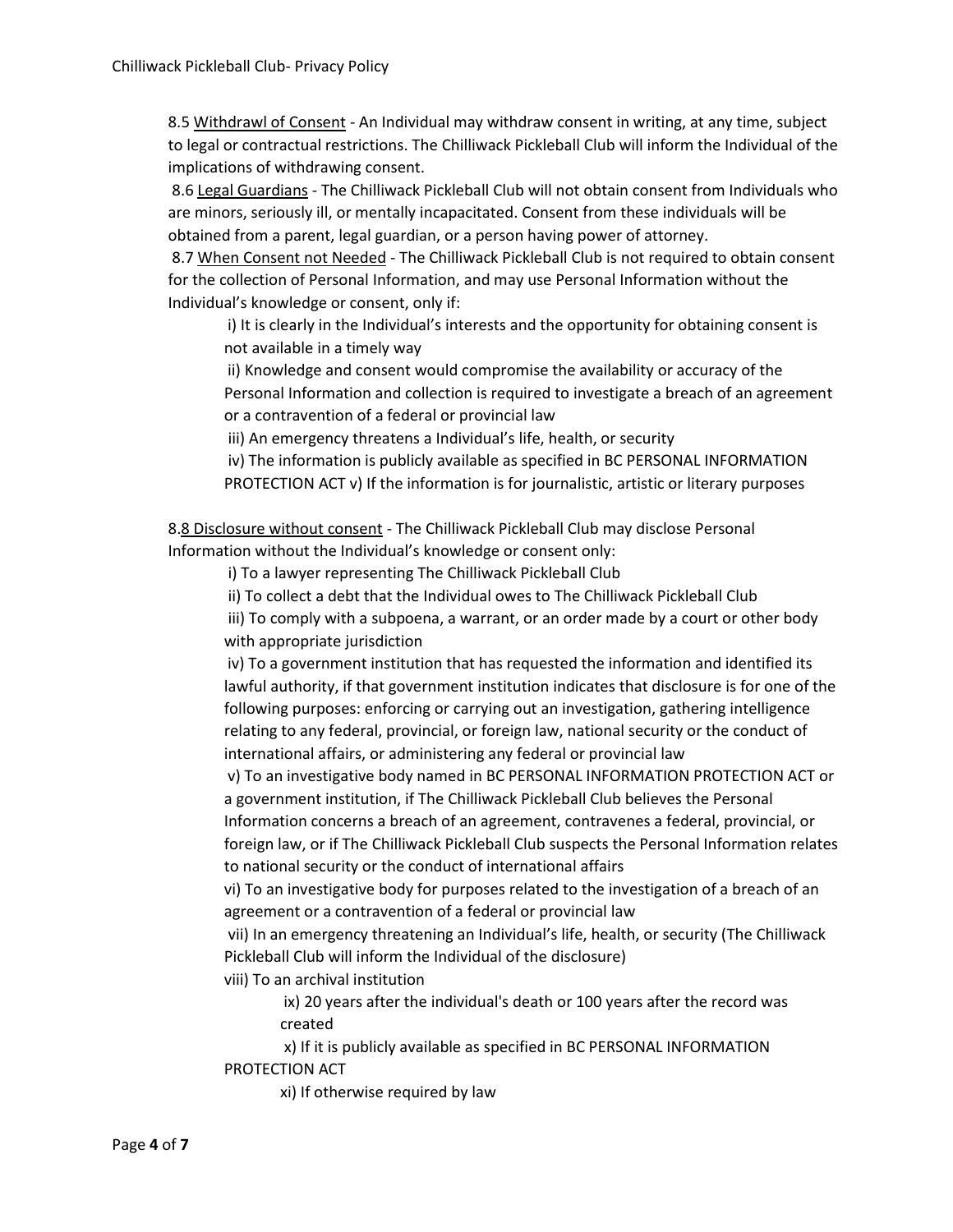## 9. **ACCURACY, RETENTION AND CONFIDENTIALITY**

9.1 Accuracy - In order to minimize the possibility that inappropriate Personal Information may be used to make a decision about a Member, Personal Information will be accurate, complete, and as up-to-date as is necessary for the purposes for which it will be used.

9.2 Retention - Personal Information will be retained as long as reasonably necessary to enable participation in The Chilliwack Pickleball Club programs, events, and activities, and in order to maintain historical records as may be required by law or by governing organizations.

Personal Information that has been used to make a decision about an Individual will be maintained for a minimum of one year in order to allow the individual the opportunity to access the Personal Information after the decision has been made.

9.3 Destruction of Information - After the retention period has ended, documents will be destroyed by way of shredding and electronic files will be deleted in their entirety.

9.4 Importance of Confidentiality- The Chilliwack Pickleball Club's Stakeholders will be made aware of the importance of maintaining the confidentiality of Personal Information and are required to comply with The Chilliwack Pickleball Club's Confidentiality Policy.

9.5 Protection of Information - Personal Information will be protected against loss or theft, unauthorized access, disclosure, copying, use, or modification by security safeguards appropriate to the sensitivity of the Personal Information.

9.6 Information Available - The Chilliwack Pickleball Club will make the following information available to Individuals:

i) This Privacy Policy

ii) Any additional documentation that further explains The Chilliwack Pickleball Club's Privacy Policy

iii) The name or title, and the address, of the person who is accountable for The Chilliwack Pickleball Club's Privacy Policy

iv) The means of gaining access to Personal Information held by The Chilliwack Pickleball Club

v) A description of the type of Personal Information held by The Chilliwack Pickleball Club, including a general account of its use

vi) Identification of any third parties to which Personal Information is made available.

### 10. **ACCESS TO INFORMATION**

Upon written request, and with assistance from The Chilliwack Pickleball Club after confirming the Individual's identity, Individuals may be informed of the existence, use, and disclosure of their Personal Information and will be given access to that Personal Information. Individuals are also entitled to be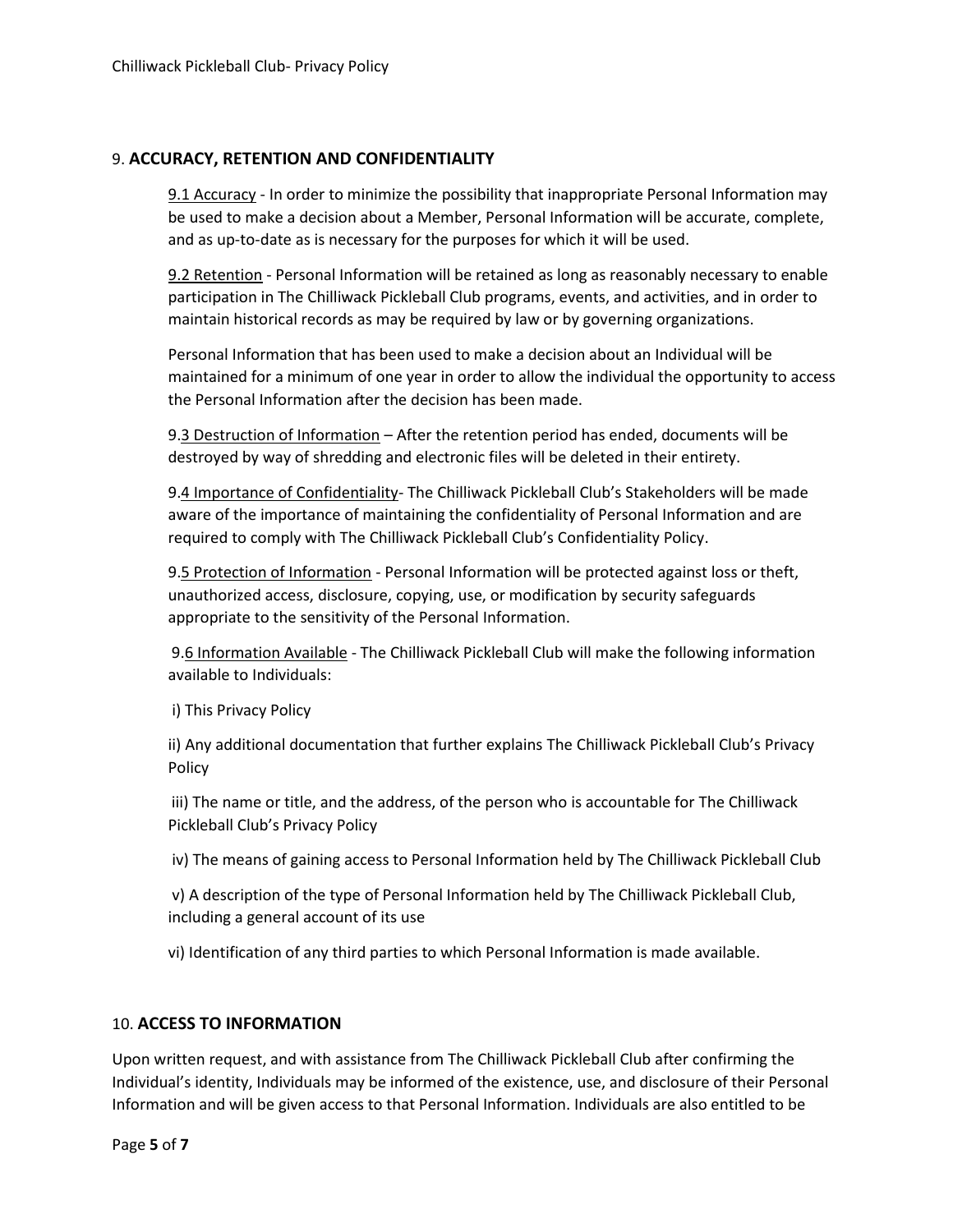informed of the source of the Personal Information, and provided with an account of third parties to which the Personal Information has been disclosed.

Unless there are reasonable grounds to extend the time limit, requested Personal Information will be disclosed to the Individual, at no cost to the Individual, within thirty (30) days of receipt of the written request.

Individuals may be denied access to their Personal Information if the information:

- Is prohibitively costly to provide
- Contains references to other individuals

### 11. **COMPLAINTS**

Upon receipt of a complaint, The Chilliwack Pickleball Club will:

- i) Record the date the complaint is received
- ii) Notify the Privacy Officer who will serve in a neutral, unbiased capacity to resolve the complaint;
- iii) Acknowledge receipt of the complaint by way of telephone conversation and clarify the nature of the complaint within seven (7) days of receipt of the complaint
- iv) Appoint an investigator using The Chilliwack Pickleball Club's personnel or an independent investigator, who will have the skills necessary to conduct a fair and impartial investigation and will have unfettered access to all file and personnel
- v) Upon completion of the investigation and within thirty (30) days of receipt of the complaint, the investigator will submit a written report to The Chilliwack Pickleball Club
- vi) Notify the complainant the outcome of the investigation and any relevant steps taken to rectify the complaint, including any amendments to policies and procedures

The Chilliwack Pickleball Club will not dismiss, suspend, demote, discipline, harass, or otherwise disadvantage any The Chilliwack Pickleball Club Individual or Stakeholder who makes a complaint under this policy.

# 12. **IP ADDRESS**

The Chilliwack Pickleball Club does not collect, use or disclose personal information such as IP Addresses.

### 13**. APPLICABLE LAW**

The Chilliwack Pickleball Club website is created and controlled by The Chilliwack Pickleball Club in the province of British Columbia. As such, the laws of the province of British Columbia shall govern website disclaimers, terms and conditions.

### 14**. IMPLEMENTATION**

The Chilliwack Pickleball Club will communicate this policy to its Board, employees, relevant volunteers affiliated organizations and its general membership.